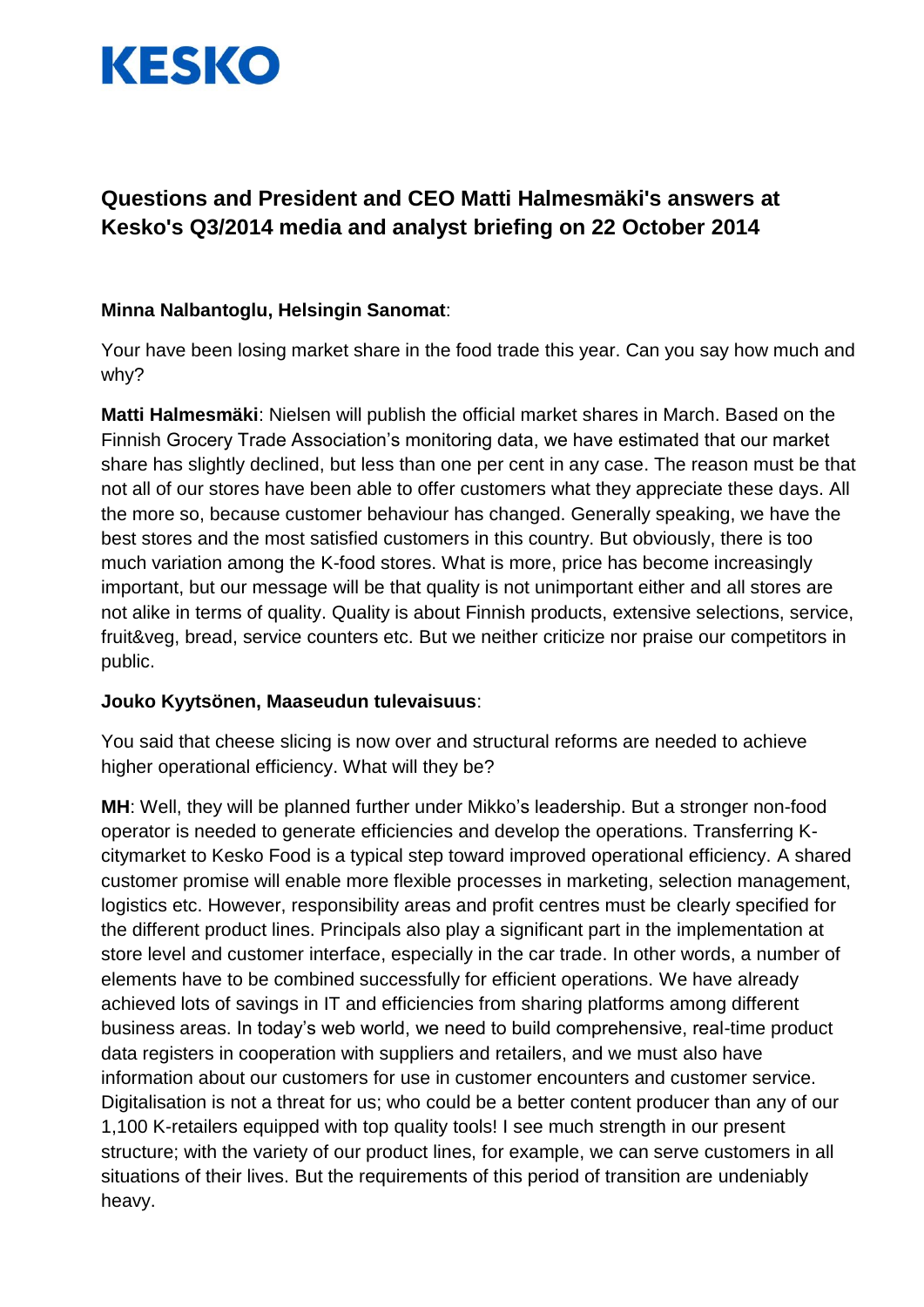

# **Pirkko Tammilehto, Kauppalehti**:

Where do you think a buyer for Anttila can be found?

**MH**: There is always a buyer but the price must be right too. Our CFO Jukka Erlund is canvassing potential buyers with advisors. If a buyer is found, the news will be released. According to our policy to provide all investors with equal information, we have openly expressed our intention to sell Anttila. We are not simply waiting for a buyer and have launched major improvements which will generate a major profit improvement next year. Our warehouse in Kerava is one of the most modern warehouses in Europe where orders from individual customers and department stores are filled by robot pickers. I'm not sure if the new management will actually want to sell the warehouse, because it provides major development potential for the product lines of the building and home improvement trade and the non-food trade as a whole.

## **PT**:

Is it possible that if a suitable buyer and a suitable price are not found, Anttila becomes an online operation with no physical stores at some stage?

**MH**: There is no such plan, at least not at present. The department store volume is so big and the multi-channel aspect so important that such a change would perhaps not be wise in this situation.

## **Riikka Kalmi, Taloussanomat**:

How much was Anttila's loss for January-September and what was the change from last year?

**MH**: I'm not sure about publishing such company-specific figures, but the loss had grown somewhat. This is partly because of the ongoing changes and because the process of closing so many department stores is not very simple. And the development of the information system, involving 80 people working in the SAP project, has demanded a lot of resources.

## **Arto Jaakkola, Kehittyvä kauppa**:

What is the situation in Kesko's participation in the Fennovoima project? It has been announced that Kestra Kiinteistöpalvelut Oy will not participate in future financing of the project. But nevertheless, there has been some speculation about Kesko's participation.

**MH**: We have published a stock exchange release saying that we will not participate in its future financing because of uncertainties in the financial, contractual and schedule prerequisites and increased risks.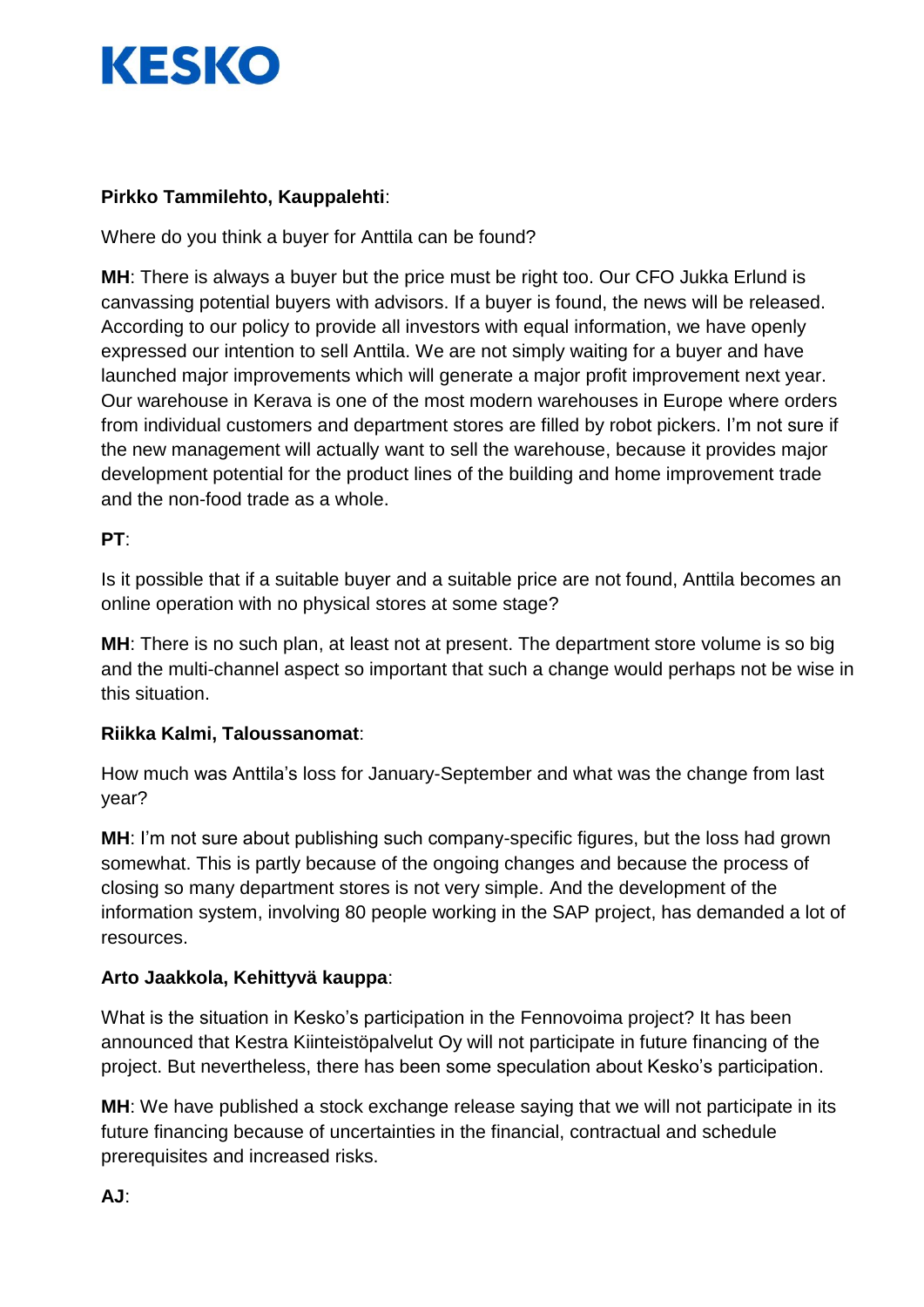

When will more detailed information about Kesko's main office building be available? In other words, will Kesko's main office building remain at Satamakatu 3?

**MH**: Plans are being prepared. The present city plan is very old and interpretative but it also allows apartments. In preliminary discussions, the City of Helsinki has been very positive. On the other hand, there is a willingness to develop retail operations and other services on the site. These alternatives are now being examined. Since Kesko Food moved to Ruskeasuo, there is no immediate need to make decisions. But in my opinion, it is possible that the building will not be in office use in the future.

## **Mika Karppinen, Evli**:

You just said that Anttila's profit is expected to improve significantly next year, but the guidance promises steady profit performance. What are the major risk areas where Anttila's profit improvement can disappear?

**MH**: The overall guidance is an aggregate of all divisions. But when 12 department stores are closed, the loss will decrease significantly, coupled with the other enhancement measures already taken. Other contributing elements include the revision of selections, changes in management, a new president etc. Kesko's guidance is not dependent on Anttila, which only accounts for 4% of Kesko's net sales.

### **MK**:

I've understood that Anttila's losses amount to tens of millions euros. So, a significant improvement in them would be reflected in the Group level figures too.

**MH**: Yes, you're quite right there.

### **Minna Nalbantoglu, Helsingin Sanomat**:

Has the deterioration of the economic and political situation affected your expansion plans in Russia? And how have import bans on Western foodstuffs impacted your food trade in Russia?

**MH**: In May, we discussed a whole day with Kesko's Board of Directors about our strategy for Russia. We decided not to make any panic decisions. Instead, we will complete the projects underway including new construction. Naturally, we realise that although the current situation also provides opportunities to acquire good business sites at low prices, we may be facing an extended economic recession with a weak rouble and political sanctions with no knowledge of their duration. But as a whole, we will continue our operations in Russia relatively normally; the fact is that profitability requires a certain volume in the St. Petersburg cluster. Project launches are monitored more closely these days; before a planned project is launched, the local management verifies the go-ahead from us. Our Russian food stores are full of products and only minor changes have taken place in the selection: banned products have been replaced by lots of local products which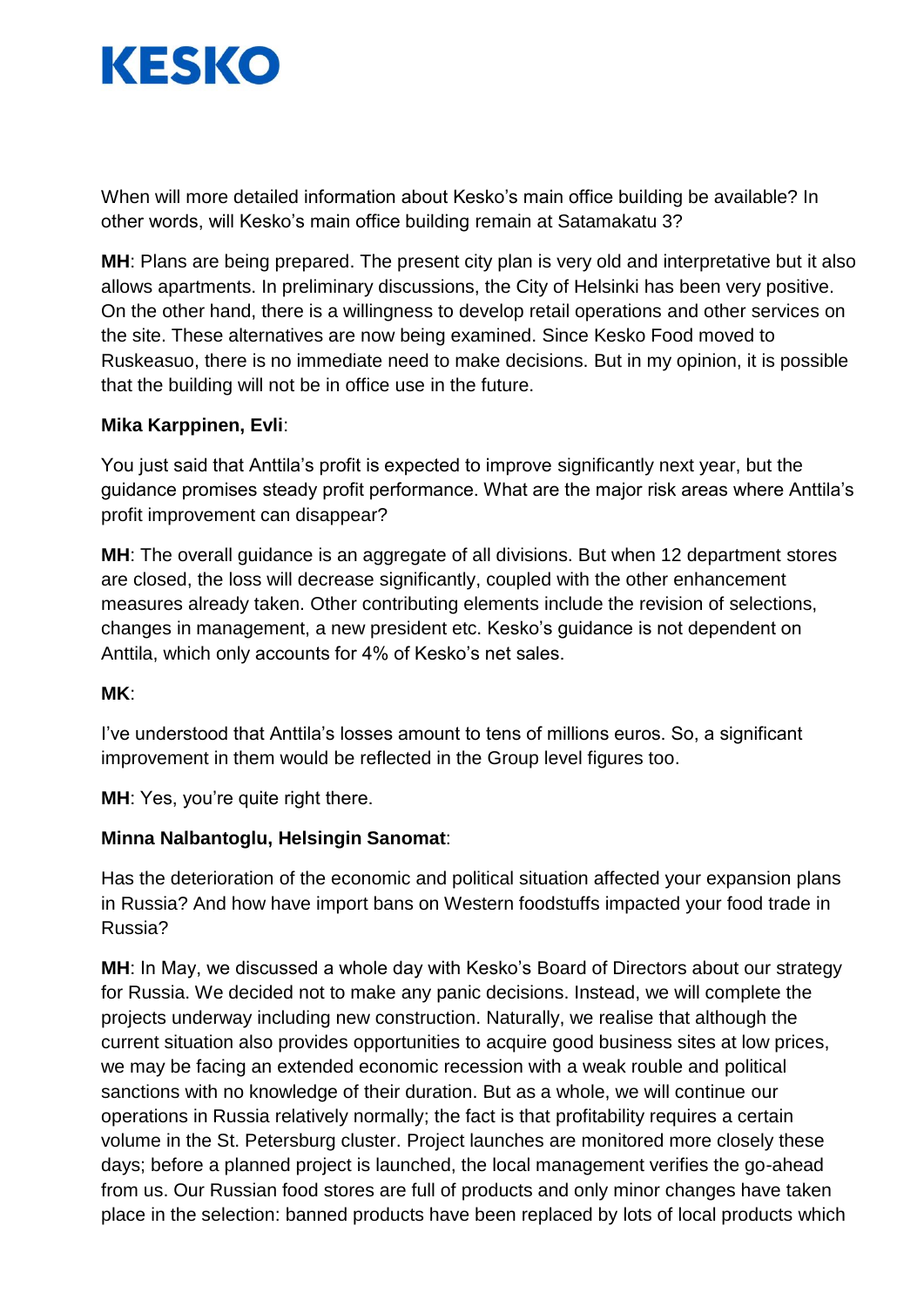

are often cheaper, whereas the quality of, for example, salmon from Murmansk is different and the price is clearly higher. There are no significant shortages of products. When I was opening our first food store in Russia and told the city management representative that local suppliers could now have their products included in good selections and increase their sales, at least that person was of the opinion that it was important that the store is selling Finnish products. And Pirkka products, for example, have had a very good reception, but some of them are now under export ban and have been replaced by local or imported products.

## **Jouko Kyytsönen, Maaseudun tulevaisuus**:

Your capital expenditure has clearly increased from last year. Where has it been made? And your agricultural trade in the Baltic countries had declined. Are you going to do something about it?

**MH**: The profit performance of our agricultural trade is still strong, but sales have declined and consequently also profit somewhat. But the Baltic agricultural and machinery trade is very profitable. Lithuania has suffered most because of the sanctions coupled with EU subsidies, but Estonia exports milk to Lithuania for processing and export, which has had a negative impact. But never before has Kesko's agricultural trade been more profitable than today and it has also increased its market share.

As for our capital expenditure, in my opinion, it is relatively low compared to our cash inflows and depreciations as well as our capacity for capital expenditure. If we say that it was very low last year, it has been reasonably low this year. Large units in Russia are roughly as expensive as in Finland; the total capital expenditure in Kamenka, for example, was around €60 million.

### **Pekka Pantsu, YLE**:

Since online sales are growing, what is their share now and what do you expect it to be in, let's say, two or three years?

**MH**: Online sales are growing by two-digit figures. Online food sales will also increase, although regional differences will remain. Our multi-channel approach enabling customers to order goods for collection from stores, the click&collect system offered by the building and home improvement stores, our online services available to customers, etc. have great potential. Whether the ordered goods are delivered to home, physical store, post office or some other place makes a difference in terms of logistics solutions. Competitive online services are a matter of life and death in the trading sector. Of course, there are product lines with high average prices and well-known brands, like in electronics, where the price level will become harmonised as customers compare prices. I expect that in response, retailers will develop own brands which makes price comparisons more difficult. Naturally, food transport chains and product identification is not as easy, which keeps the share of foodstuffs smaller.